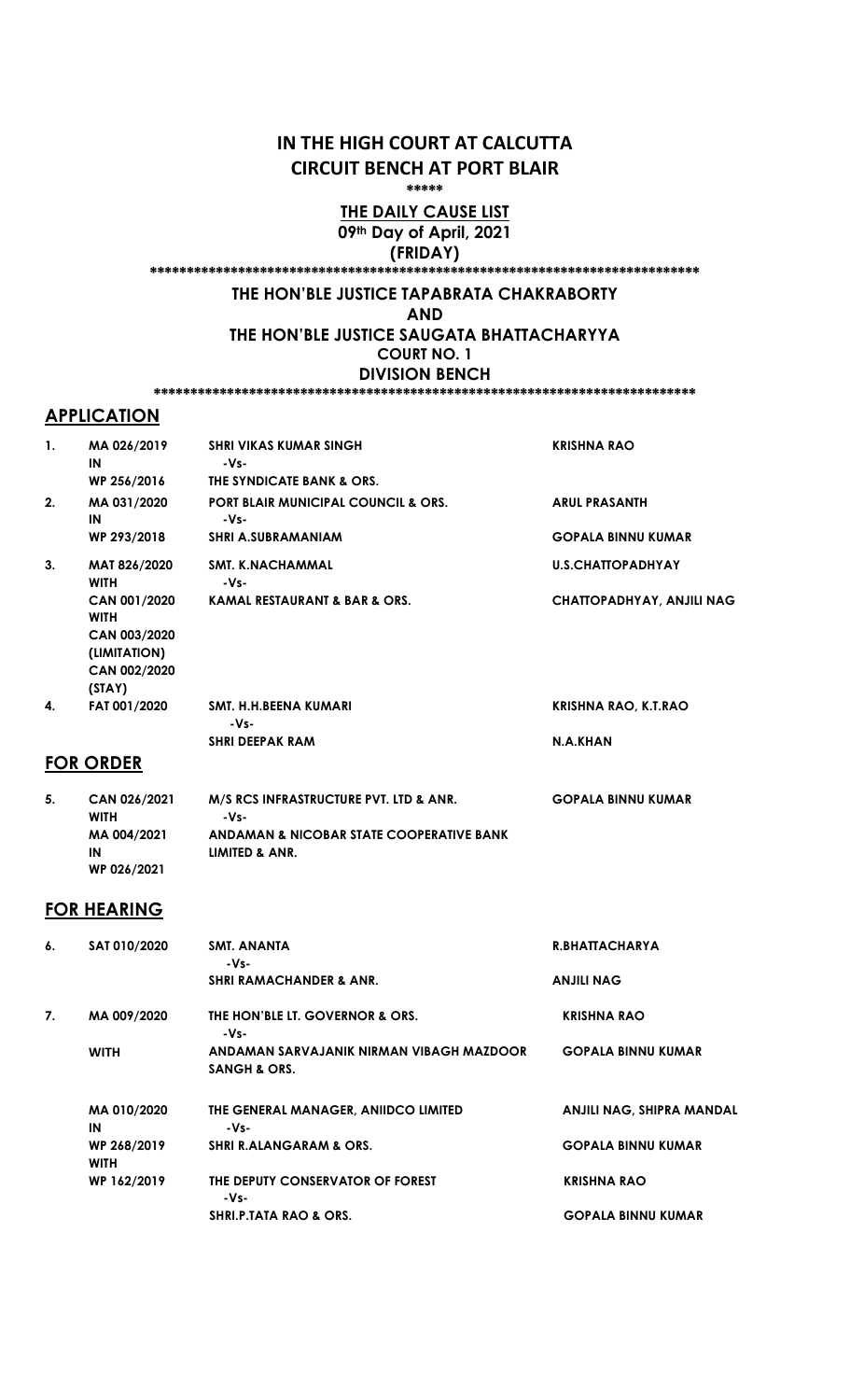| 8.  |                        | WPCT-W 051/2020 THE HON'BLE LIEUTENANT GOVERNOR & ORS.<br>-Vs- | <b>KRISHNA RAO</b>               |
|-----|------------------------|----------------------------------------------------------------|----------------------------------|
|     |                        | <b>SHRI P.KATHIRESAN &amp; ANR.</b>                            | <b>GOPALA BINNU KUMAR</b>        |
| 9.  | <b>WPCT-W 132/2020</b> | <b>THE LIEUTENANT GOVERNOR &amp; ORS.</b><br>$-Vs-$            | <b>KRISHNA RAO</b>               |
|     |                        | <b>SHRI D.C.SUBRAMANYAM &amp; ORS.</b>                         |                                  |
| 10. | <b>FAT 001/2021</b>    | <b>SHRI RAM CHANDER</b><br>-Vs-                                | <b>ANJILI NAG, SHIPRA MANDAL</b> |
|     |                        | <b>SMT. ANANTA</b>                                             | K.M.B.JAYAPAL                    |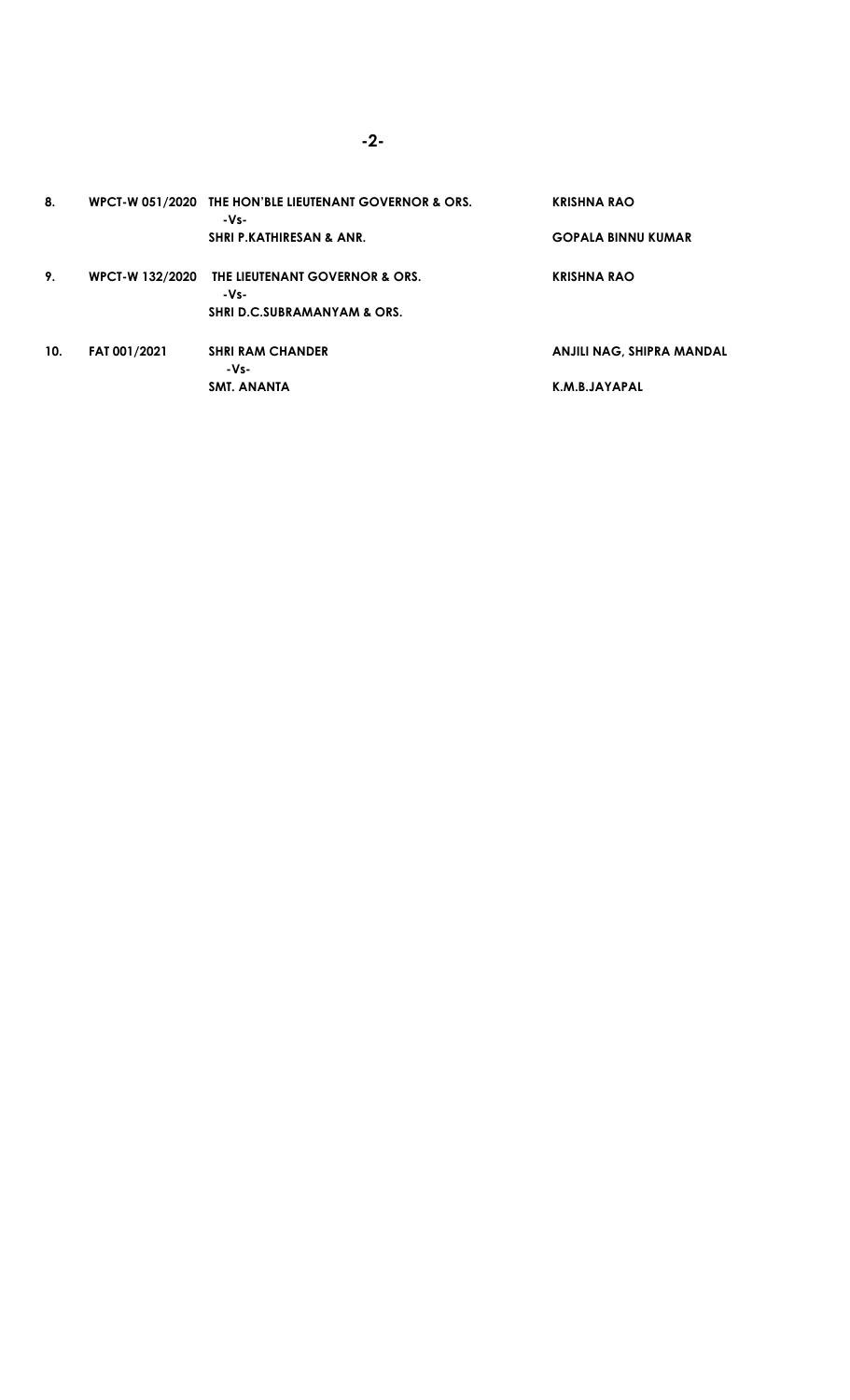# IN THE HIGH COURT AT CALCUTTA CIRCUIT BENCH AT PORT BLAIR

\*\*\*\*\*

#### THE DAILY CAUSE LIST 09th Day of April, 2021 (FRIDAY)

\*\*\*\*\*\*\*\*\*\*\*\*\*\*\*\*\*\*\*\*\*\*\*\*\*\*\*\*\*\*\*\*\*\*\*\*\*\*\*\*\*\*\*\*\*\*\*\*\*\*\*\*\*\*\*\*\*\*\*\*\*\*\*\*\*\*\*\*\*\*\*\*\*\*\*\*\*\*\*\*\*

#### THE HON'BLE JUSTICE TAPABRATA CHAKRABORTY COURT NO. I SINGLE BENCH

#### \*\*\*\*\*\*\*\*\*\*\*\*\*\*\*\*\*\*\*\*\*\*\*\*\*\*\*\*\*\*\*\*\*\*\*\*\*\*\*\*\*\*\*\*\*\*\*\*\*\*\*\*\*\*\*\*\*\*\*\*\*\*\*\*\*\*\*\*\*\*\*\*\*\*\*\*\*\*\*\*\*

## **MOTION**

| $\mathbf{1}$ . | WP-A 058/2021 | <b>SMT. KAUSHALYA DEVI</b><br>-Vs-            | K.M.B.JAYAPAL            |
|----------------|---------------|-----------------------------------------------|--------------------------|
|                |               | THE LIEUTENANT GOVERNOR & ORS.                | A.K.MANDAL               |
| 2.             | WP-A 062/2021 | <b>SHRI DEEPAK LALL</b><br>$-Vs-$             | K.M.B.JAYAPAL, G.MINI    |
|                |               | THE LIEUTENANT GOVERNOR & ORS.                | A.K.MANDAL               |
| 3.             | WP 104/2021   | SMT. M.VELLAIAMMAL<br>-Vs-                    | <b>R.ARUL PETER</b>      |
|                |               | THE ANDAMAN & NICOBAR ADMINISTRATION & ORS.   |                          |
| 4.             | CRR 006/2021  | <b>SHRIZUBAIR P.K.</b><br>-Vs-                | <b>MOHD. TABRAIZ</b>     |
|                |               | THE STATE                                     |                          |
| 5.             | CRR 007/2021  | <b>SHRI PARAMESHWARAN</b><br>-Vs-             | K.M.B.JAYAPAL, G.MINI    |
|                |               | THE STATE                                     |                          |
| 6.             | WP 125/2021   | <b>SMT. SUKRI DEVI &amp; ORS.</b><br>$-Vs-$   | ARUN S.KUMAR, B.S.BURMAN |
|                |               | THE TEHSILDAR & ANR.                          |                          |
| 7.             | WP 141/2021   | <b>SHRI A.JOBOY</b><br>$-Vs-$                 | K.M.B.JAYAPAL, G.MINI    |
|                |               | THE ANDAMAN AND NICOBAR ADMINISTRATION & ANR. |                          |

# **APPLICATION**

| CAN 040/2021 | <b>SHRI A.SUNDAR</b>                   | <b>GOPALA BINNU KUMAR</b> |
|--------------|----------------------------------------|---------------------------|
| IN           | -Vs-                                   |                           |
| WP 248/2019  | THE HON'BLE LIEUTENANT GOVERNOR & ORS. |                           |

#### **CONTEMPT PETITION**

| 9.  | CPAN 011/2021<br>IN<br>WP 914/2010         | <b>SHRI DAVINDER PAL SINGH</b><br>$-Vs$ -<br>SHRI SANJEEV MITAL, THE SECRETARY (REVENUE) & ANR. | ANJILI NAG, SHIPRA MANDAL |
|-----|--------------------------------------------|-------------------------------------------------------------------------------------------------|---------------------------|
| 10. | <b>CPAN 012/2021</b><br>IN<br>WP 9303/2020 | KUMARI SHIPRA MAZUMER<br>-Vs-<br>MR. MANOJ AHUJA, THE CHAIRPERSON, CBSE                         | ANJILI NAG, SHIPRA MANDAL |

#### FOR HEARING

| <b>11.</b> | WP 159/2014 | <b>SHRI A.ZAHEED</b><br>-Vs-                | K.M.B.JAYAPAL           |
|------------|-------------|---------------------------------------------|-------------------------|
|            |             | THE ANDAMAN & NICOBAR ADMINISTRATION & ORS. | S.C.MISHRA, KRISHNA RAO |
| 12.        | WP 178/2018 | SMT. P.RENU<br>$-Vs-$                       | D.C.KABIR               |
|            |             | THE STATE BANK OF INDIA & ORS.              | ANJILI NAG              |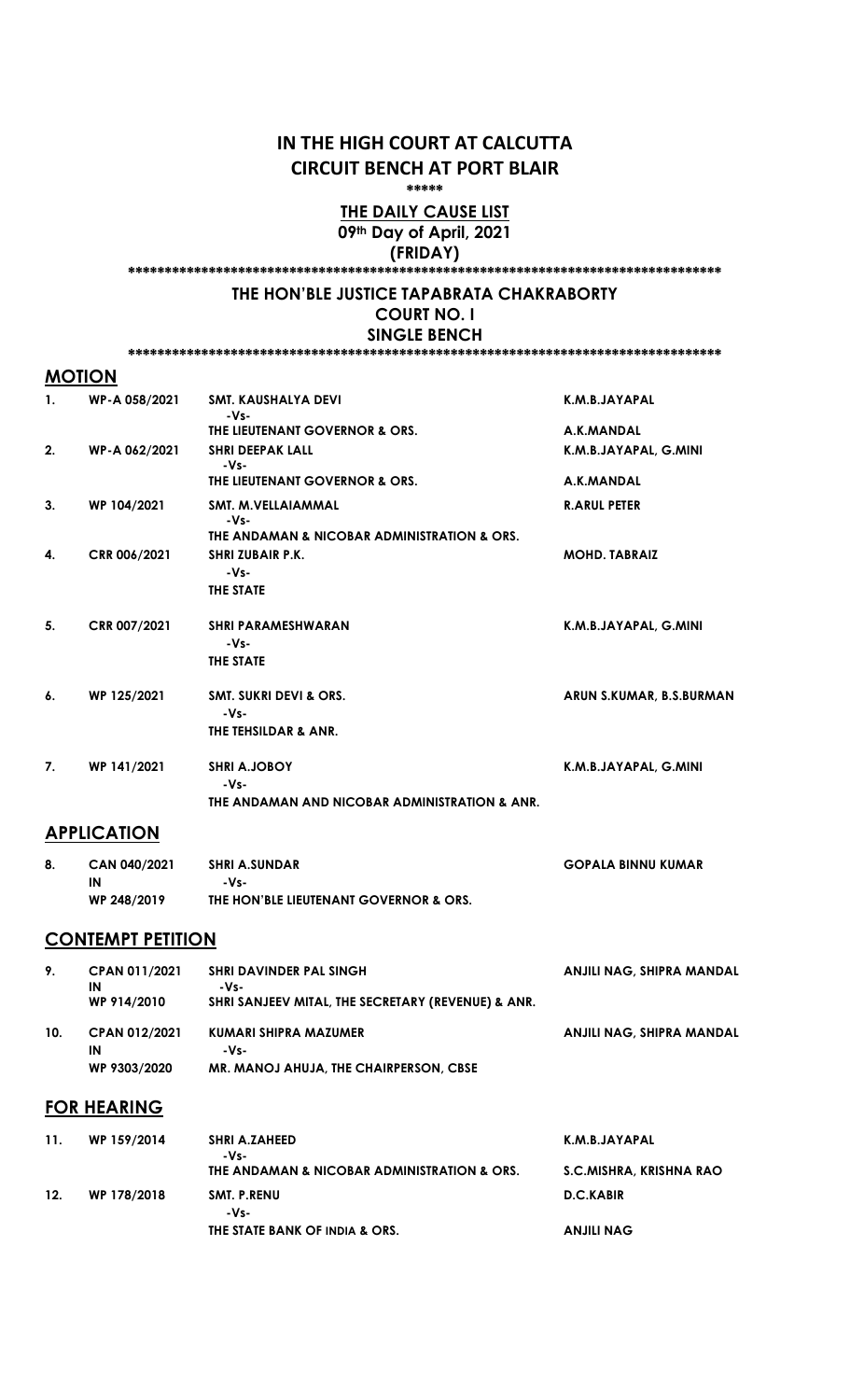| 13. | <b>FMAT 003/2019</b> | <b>SMT. SABITA DEVI &amp; ORS.</b><br>-Vs-                                          | K.M.B.JAYAPAL, G.MINI             |
|-----|----------------------|-------------------------------------------------------------------------------------|-----------------------------------|
|     |                      | THE MANAGER & ANR.                                                                  | <b>ANITA HEGDE, ARUL PRASANTH</b> |
| 14. | WP 209/2019          | MS. R.KAUSHALYA & ORS.                                                              | ANJILI NAG, SHIPRA MANDAL         |
|     |                      | -Vs-<br>THE UNION OF INDIA & ORS.                                                   | <b>MOHD. TABRAIZ</b>              |
| 15. | WP 226/2019          | ANDAMANS TIMBER INDUSTRIES LIMITED<br>$-Vs-$                                        | K.M.B.JAYAPAL, G.MINI             |
|     |                      | THE CHIEF SECRETARY & ORS.                                                          | <b>KRISHNA RAO</b>                |
| 16. | WP 243/2019          | <b>SHRI KARTICK &amp; ORS.</b><br>-Vs-                                              | ANJILI NAG, SHIPRA MANDAL         |
|     |                      | THE LIEUTENANT GOVERNOR & ORS.                                                      | KRISHNA RAO                       |
| 17. | WP 287/2019          | <b>ISLAND TRAVELS PVT. LTD.</b><br>-Vs-                                             | D.C.KABIR, S.AJITH PRASAD         |
|     |                      | THE ANDAMAN & NICOBAR ADMINISTRATION & ORS.                                         | <b>KRISHNA RAO, ANJILI NAG</b>    |
| 18. | WP 034/2020          | <b>SMT. REBA MONDAL</b><br>-Vs-                                                     | <b>ANANDA HALDER</b>              |
|     |                      | THE UNION OF INDIA & ORS.                                                           | <b>KRISHNA RAO</b>                |
| 19. | WP 090/2020          | <b>SHRI S.SHANMUGANATHAN</b><br>-Vs-                                                | <b>GOPALA BINNU KUMAR</b>         |
|     |                      | ANDAMAN NICOBAR ISLANDS INTEGRATED<br>DEVELOPMENT CORPORATION LTD. (ANIIDCO) & ANR. | <b>ANJILI NAG</b>                 |
| 20. | WP 133/2020          | <b>BARATANG FOREST WORKERS' UNION &amp; ANR.</b><br>-Vs-                            | <b>GOPALA BINNU KUMAR</b>         |
|     |                      | THE UNION OF INDIA & ORS.                                                           | A.K.MANDAL                        |
| 21. | WP 139/2020          | SMT. RITA SIL<br>$-Vs-$                                                             | ANJILI NAG, SHIPRA MANDAL         |
|     | <b>WITH</b>          | THE ADMINISTRATOR (LIEUTENANT GOVERNOR) & ORS.                                      | <b>ARUL PRASANTH</b>              |
|     | WPA 1817/2021        | SMT. RITA SIL                                                                       | ANJILI NAG                        |
|     |                      | -Vs-<br>THE ADMINISTRATOR (LIEUTENANT GOVERNOR) & ORS.                              | <b>ARUL PRASANTH</b>              |
| 22. | WPA 8463/2020        | <b>SHRI V.RAVICHANDRAN &amp; ANR.</b><br>-Vs-                                       | <b>GOPALA BINNU KUMAR</b>         |
|     |                      | THE LIEUTENANT GOVERNOR & ORS.                                                      | KRISHNA RAO, A.K.MANDAL           |
| 23. | WP 044/2021          | SMT. ASHA, ASSISTANT ENGINEER-I<br>-Vs-                                             | <b>RAJINDER SINGH, T.K.DAS</b>    |
|     |                      | THE LIEUTENANT GOVERNOR & ORS.                                                      | KRISHNA RAO, K.VIJAY KUMAR        |

-2-